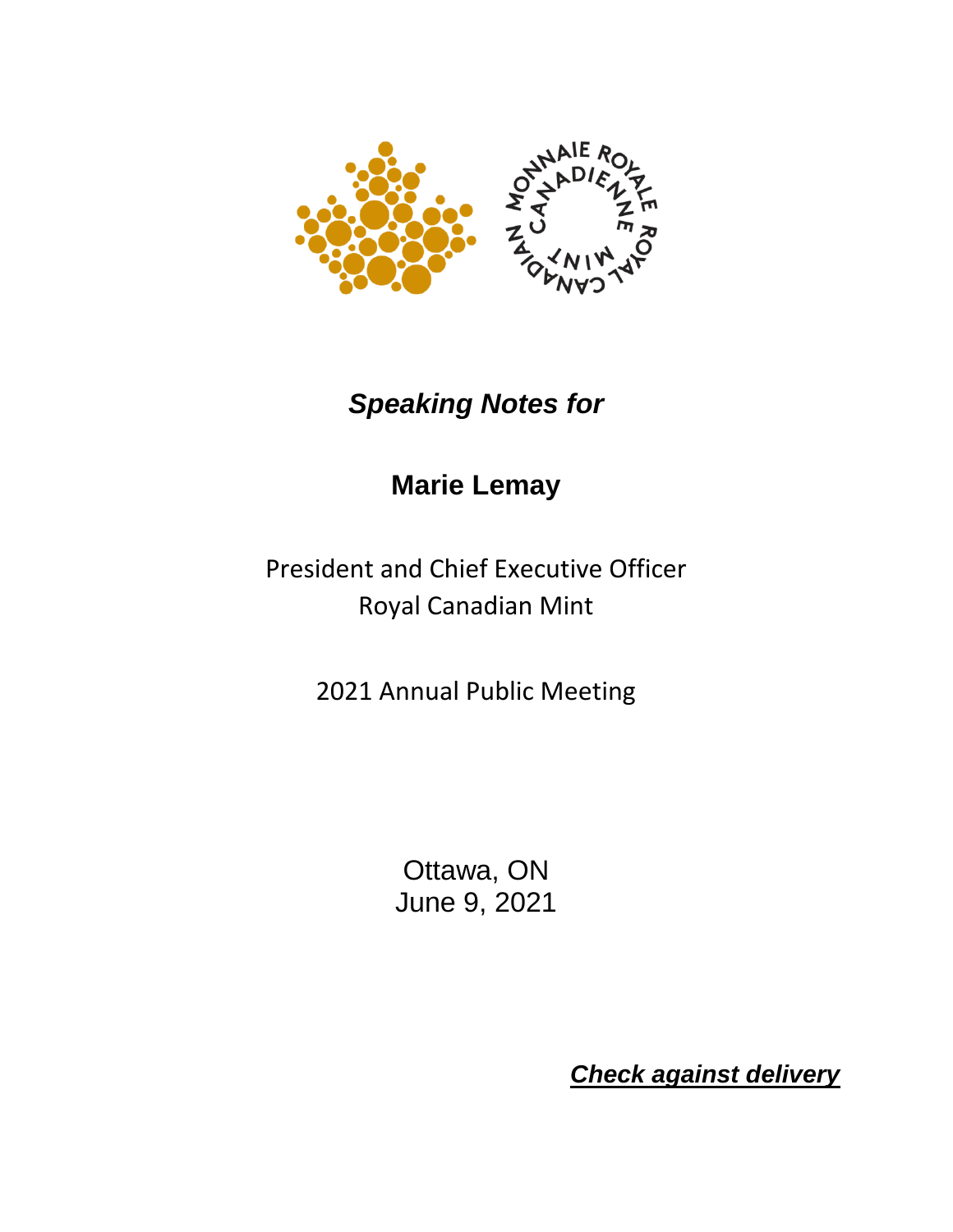Thank you, Simon.

When I spoke to you last year, we had just entered a period of incredible disruption caused by the unprecedented situation with COVID-19.

At that time, I had hoped that I would be able to be speaking to you in-person today, but we find ourselves once again meeting virtually, hopefully for the last time.

I am looking forward to the day when I can once again meet face to face with Canadians and collectors and safely welcome you back into our facilities in Winnipeg and Ottawa.

For now, I would like to welcome you to the Royal Canadian Mint's Annual Public Meeting and while I don't have the pleasure of seeing you all today, I am looking forward to answering your questions later in our call.

While 2020 posed some significant challenges for the Mint, it also highlighted some of the Mint's greatest strengths, including its ability to innovate, collaborate and respond to the external environment with agility while continuing to deliver profit to Canada and Canadians.

I am proud to say that the health and safety of our employees was at the heart of every decision we made in 2020.

In the 15 months since the start of the pandemic, the Mint has introduced more than 40 new measures to protect the health of our employees working on-site and enhance the safety of our facilities.

This has meant developing and implementing strict active screening protocols, installing automatic doors and faucets, introducing new procedures to limit the number of people in our facilities, procuring and distributing tens of thousands of masks, introducing enhanced cleaning procedures, developing a rigorous contact review process, and ensuring that our ventilation and air filtration systems meet or exceed public health guidelines.

These measures have allowed the Mint to keep operating safely throughout the pandemic without ever shutting down.

Early in the pandemic, we made a difficult decision to temporarily suspend part of our operations to allow us to focus all of our efforts on delivering critical services to the essential mining and financial sectors. This reprioritization led to an unplanned reduction in our numismatic offering and I once again want to take the time to thank our loyal customers and partners for their patience and understanding during this unprecedented time. We heard from many of you over the past 18 months and appreciate your continued support. Despite the challenges of the pandemic, the Mint was able to celebrate some significant achievements in 2020 and I would like to share some of them with you today.

One of the biggest success stories of the year was the work done in our refinery. During the pandemic global demand for precious metals soared. The Mint's refinery team managed to deliver more than double the volume of gold and 30-per-cent more silver than it did in 2019 working new modified schedules that ran seven days a week, 24 hours a day. The team also managed to secure several new partnerships. In a year when many refineries around the world were forced to shut down temporarily and global supply chains were disrupted, the Mint stood out as a reliable leader in the industry.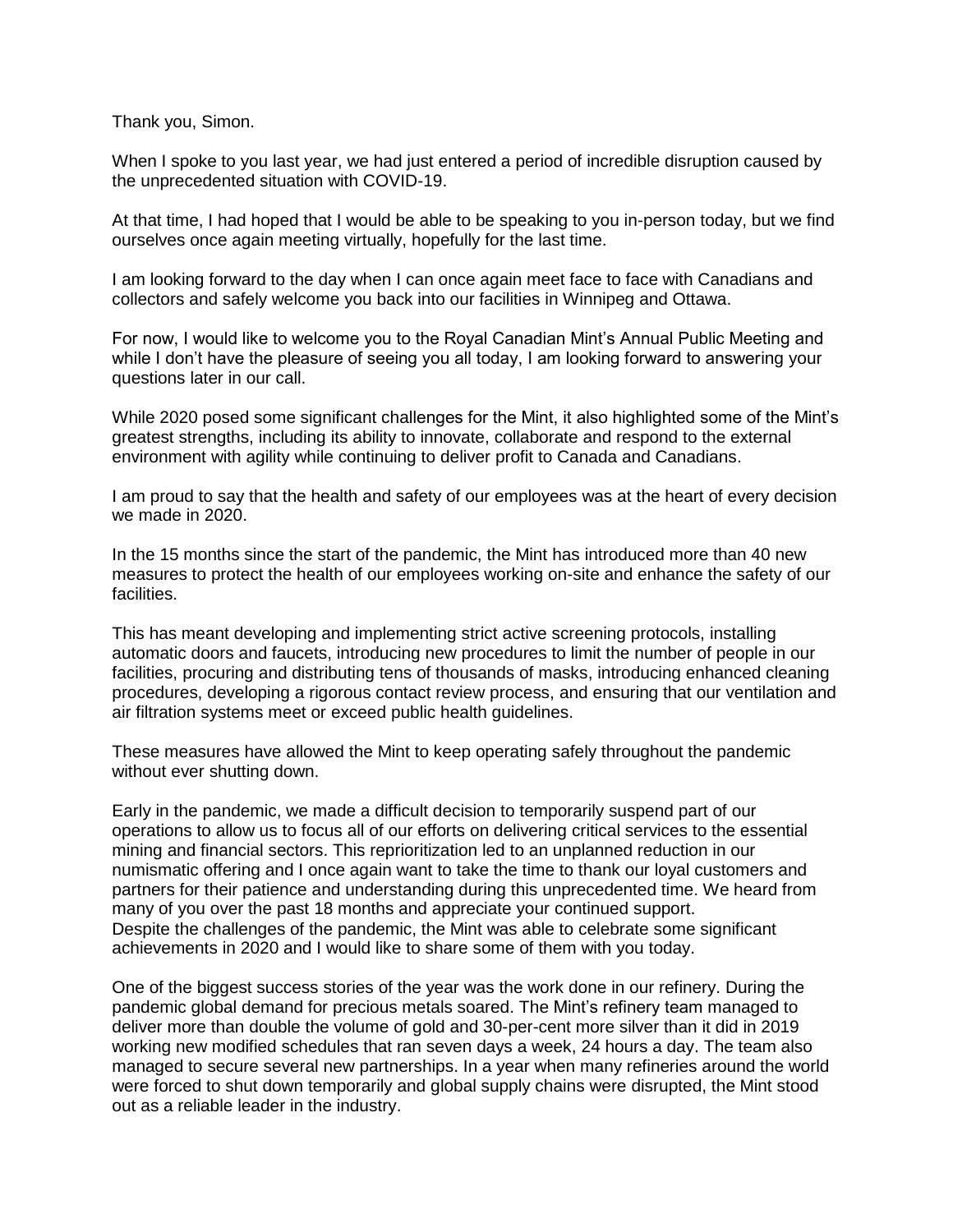Another significant achievement came from our Foreign Circulation team whose members were able to find innovative ways of forging new relationships across continents and time zones despite not being able to travel and signed the largest single denomination order in Mint history.

Behind the scenes, meanwhile, we continued to seamlessly manage the distribution of Canada's coin supply, ensuring that there are no shortages of coins and that Canadians continue to be able to use coins when and where want or need to. It may seem counterintuitive to talk about a shortage of coins, but when less coins circulate and the flow is interrupted it can quickly lead to shortages. In some jurisdictions outside of Canada residents were asked to bring their coin back to avoid shortages. We have a coin management system in Canada that allows us to forecast and move coins. With our partners, we positioned coins strategically during the pandemic to ensure that they remain readily available throughout the country. During the pandemic, we have seen an overall reduction in consumer spending, and a decline in demand for coins.

It remains to be seen how the pandemic will influence the rate of this decline. However, it has reinforced the important role the Mint will play in the coming years as Canada transitions to a cash-light economy. We are committed to making sure that no Canadian is left behind in this transition. The valuable data, knowledge and insights gained from the Mint's Coin Circulation Management system will support a seamless transition to a digital payment economy and will help Canada be well-positioned for resilience in the event of future disaster events.

But perhaps the achievement of which I am the most proud, from the last year, wasn't about our business at all, it was about our people. Very early on in the national pandemic response, employees expressed a desire to find a way to help fellow Canadians during a difficult time.

In the first months a small part of our operation was converted to make hand-sanitizer and face shields leveraging existing materials. This personal protective equipment was donated to health workers in Manitoba, Ontario and Quebec.

But employees wanted to do more.

As we entered the summer, the idea of creating a token of appreciation for front-line workers from hospital staff and paramedics to bus drivers and grocery store workers took shape. Employees were the driving force behind our Recognition Medal project from start to finish. All money raised through the sale of the medal would be donated to the Breakfast Club of Canada, a national organization combatting food insecurity. To keep costs as low as possible in order to maximize the donation, the medal was made from recovered materials and was packaged by employees and their families who volunteered their time to work on this project.

In the year since we launched the medal, I have been blown away by the generosity of Canadians and Mint employees. We have sold more than 100,000 medals and have donated \$600,000 to the Breakfast Club of Canada to date. You can still support this worthy causeby ordering your own at mint.ca.

Despite the disruptions caused by the pandemic, our teams found innovative ways of celebrating Canadian milestones when launching our commemorative circulation coins, marking the end of the 75<sup>th</sup> anniversary of the end Second World War, the anniversary of the signing of the UN Charter and the legacy of legendary Haida artist Bill Reid.